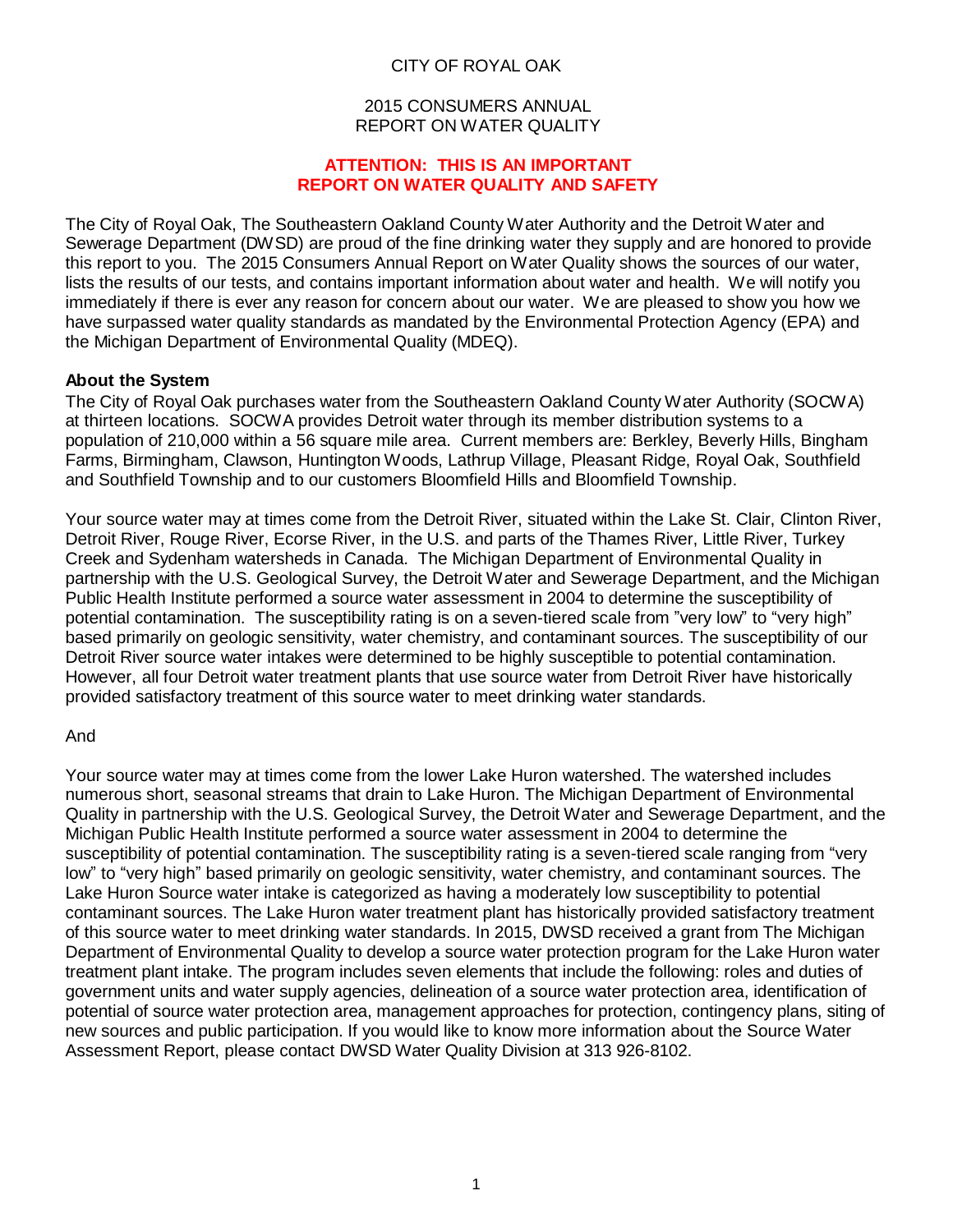# **Additional Information**

In order to ensure that tap water is safe to drink, EPA prescribes regulations, which limit the amount of certain contaminants in water provided by public water systems. The Food and Drug Administration (FDA) regulations establish limits for contaminants in bottled water, which must provide the same protection for public health.

The sources of drinking water (both tap water and bottled water) include rivers, lakes, streams, ponds, reservoirs, springs and wells. As water travels over the surface of the land or through the ground, it dissolves naturally-occurring minerals and, in some cases, radioactive material, and can pick up substances resulting from the presence of animals or from human activity.

Contaminants that may be present in source water include:

- Microbial contaminants, such as viruses and bacteria, which may come from sewage treatment plants, septic systems, agricultural livestock operations and wildlife.
- Inorganic contaminants, such as salts and metals, which can be naturally-occurring or result from urban storm water runoff, industrial or domestic wastewater discharges, oil and gas production, mining or farming.
- Pesticides and herbicides, which may come from a variety of sources such as agriculture, urban storm water runoff, and residential uses.
- Organic chemical contaminants, including synthetic and volatile organics, which are by-products of industrial processes and petroleum production, and can also come from gas stations, urban storm water runoff and septic systems.
- Radioactive contaminants, which can be naturally occurring or be the result of oil and gas production and mining activities.

Drinking water, including bottled water, may reasonably be expected to contain at least small amounts of some contaminants. The presence of contaminants does not necessarily indicate that water poses a health risk. More information about contaminants and potential health effects can be obtained by calling the Environmental Protection Agency's **Safe Drinking Water Hotline at 800-426-4791.**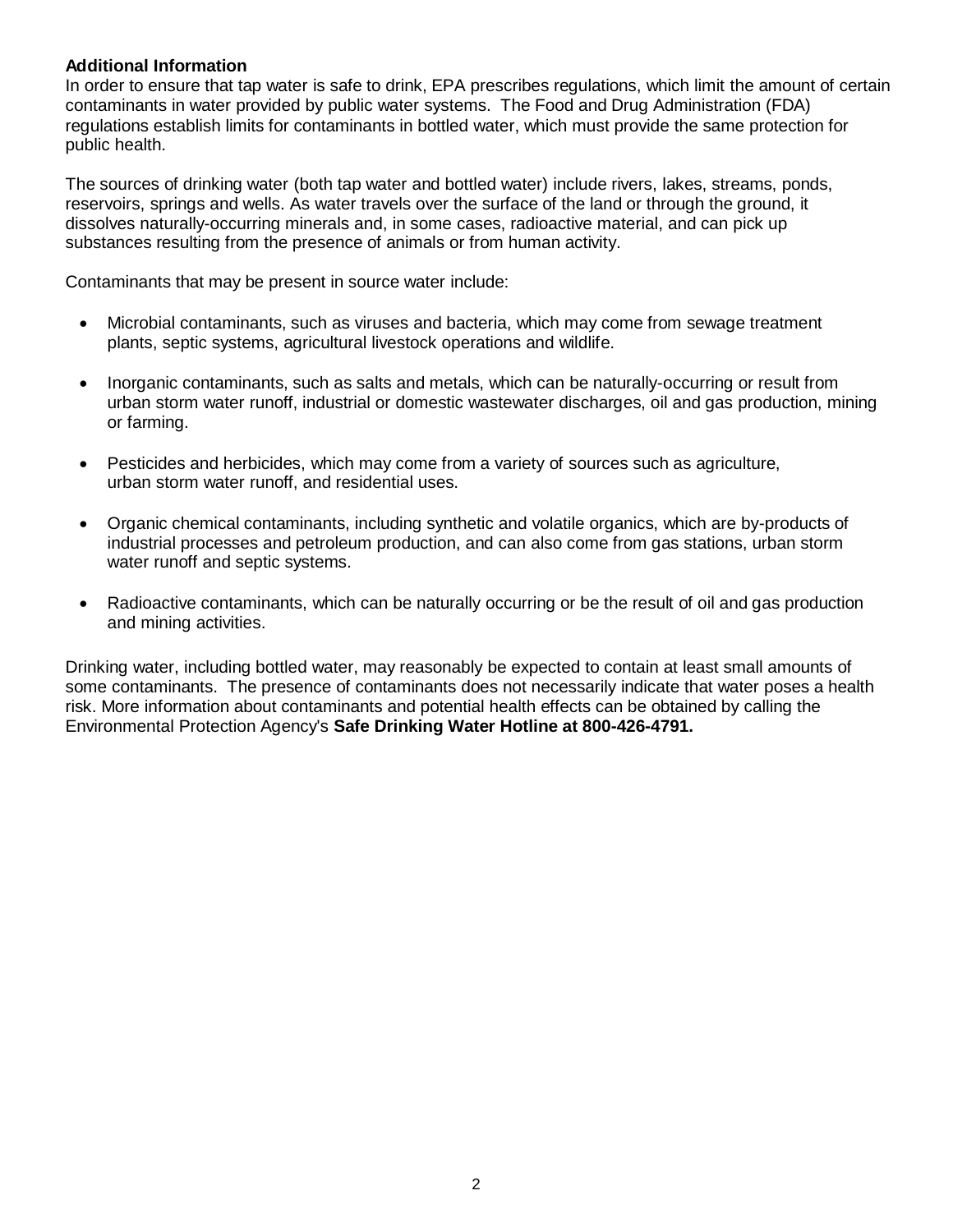# 2015 Key to the Detected Contaminants Table

| Symbol       | Abbreviation                                | Definition/Explanation                                                                                                                                                                                           |
|--------------|---------------------------------------------|------------------------------------------------------------------------------------------------------------------------------------------------------------------------------------------------------------------|
| $\geq$       | Greater than                                |                                                                                                                                                                                                                  |
| <b>AL</b>    | <b>Action Level</b>                         | The concentration of a contaminant, which, if exceeded, triggers<br>treatment or other requirements which a water system must<br>follow.                                                                         |
| HAA5         | <b>Haloacetic Acids</b>                     | HAA5 is the total of bromoacetic, chloroacetic, dibromoacetic,<br>dichloroacetic, and trichloroacetic acids. Compliance is based on<br>the total.                                                                |
| <b>LRAA</b>  | Locational Running Annual Average           |                                                                                                                                                                                                                  |
| <b>MCL</b>   | <b>Maximum Contaminant Level</b>            | The highest level of a contaminant that is allowed in drinking<br>water. MCLs are set as close to the MCLGs as feasible using the<br>best available treatment technology.                                        |
| <b>MCLG</b>  | Maximum Contaminant Level Goal              | The level of contaminant in drinking water below which there is no<br>known or expected risk to health.                                                                                                          |
| <b>MRDL</b>  | Maximum Residual Disinfectant Level         | The highest level of disinfectant allowed in drinking water. There<br>is convincing evidence that addition of a disinfectant is necessary<br>for control of microbial contaminants.                              |
| <b>MRDLG</b> | Maximum Residual Disinfectant Level<br>Goal | The level of a drinking water disinfectant below which there is no<br>known or expected risk to health. MRLDG's do not reflect the<br>benefits of the use of disinfectants to control microbial<br>contaminants. |
| n/a          | not applicable                              |                                                                                                                                                                                                                  |
| <b>ND</b>    | Not Detected                                |                                                                                                                                                                                                                  |
| <b>NTU</b>   | <b>Nephelometric Turbidity Units</b>        | Measures the cloudiness of water.                                                                                                                                                                                |
| pCi/L        | Picocuries Per Liter                        | A measure of radioactivity                                                                                                                                                                                       |
| ppb          | Parts Per Billion (one in one billion)      | The ppb is equivalent to micrograms per liter.<br>A microgram = 1/1000 milligram.                                                                                                                                |
| ppm          | Parts Per Million (one in one million)      | The ppm is equivalent to milligrams per liter.<br>A milligram = $1/1000$ gram.                                                                                                                                   |
| <b>RAA</b>   | <b>Running Annual Average</b>               |                                                                                                                                                                                                                  |
| ΤT           | <b>Treatment Technique</b>                  | A required process intended to reduce the level of a contaminant<br>in drinking water.                                                                                                                           |
| <b>TTHM</b>  | <b>Total Trihalomethanes</b>                | Total Trihalomethanes is the sum of chloroform,<br>bromodichloromethane, dibromoochloromethane and<br>bromoform. Compliance is based on the total.                                                               |
| <b>µmhos</b> | Micromhos                                   | Measure of electrical conductance of water                                                                                                                                                                       |
| °C           | Celsius                                     | A scale of temperature in which water freezes at 0° and boils at<br>100° under standard conditions.                                                                                                              |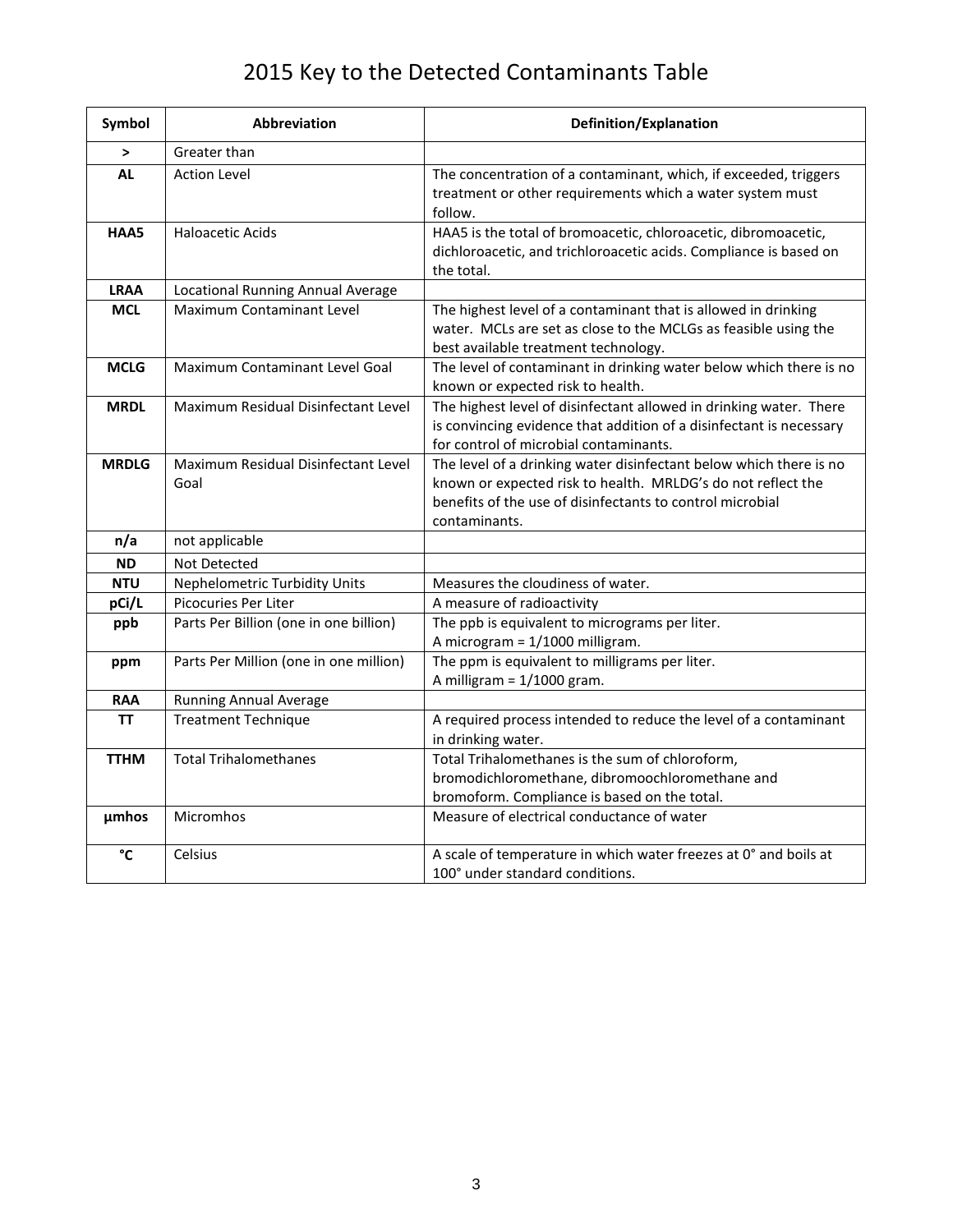#### **Springwells Water Treatment Plant 2015 Regulated Detected Contaminants Tables**

| Regulated<br>Contaminant                                             | Test<br>Date    | Unit | Health<br>Goal<br><b>MCLG</b>                                                                                                                                                                                                                           | Allowed<br>Level<br><b>MCL</b>  | Highest<br>Level<br>Detected                                                    | Range of<br>Detection                                                              | Violation<br>yes/no | Major Sources in Drinking<br>Water                                                                                                             |  |  |
|----------------------------------------------------------------------|-----------------|------|---------------------------------------------------------------------------------------------------------------------------------------------------------------------------------------------------------------------------------------------------------|---------------------------------|---------------------------------------------------------------------------------|------------------------------------------------------------------------------------|---------------------|------------------------------------------------------------------------------------------------------------------------------------------------|--|--|
| Inorganic Chemicals - Monitoring at the Plant Finished Water Tap     |                 |      |                                                                                                                                                                                                                                                         |                                 |                                                                                 |                                                                                    |                     |                                                                                                                                                |  |  |
| Fluoride                                                             | 5/11/15         | ppm  | 4                                                                                                                                                                                                                                                       | 4                               | 0.45                                                                            | n/a                                                                                | no                  | Erosion of natural deposits;<br>Water additive, which<br>promotes strong teeth;<br>Discharge from fertilizer and<br>aluminum factories.        |  |  |
| <b>Nitrate</b>                                                       | 5/11/15         | ppm  | 10                                                                                                                                                                                                                                                      | 10                              | 0.33                                                                            | n/a                                                                                | no                  | Runoff from fertilizer use:<br>Leaching from septic tanks,<br>sewage; Erosion of natural<br>deposits.                                          |  |  |
|                                                                      |                 |      |                                                                                                                                                                                                                                                         |                                 |                                                                                 | Disinfectant Residuals - Monitoring in DWSD Distribution System By Treatment Plant |                     |                                                                                                                                                |  |  |
| Regulated<br>Contaminant                                             | Test<br>Date    | Unit | Health<br>Goal<br><b>MRDL</b><br>G                                                                                                                                                                                                                      | Allowed<br>Level<br><b>MRDL</b> | Highest<br><b>RAA</b>                                                           | Range of<br>Detection                                                              | Violation<br>yes/no | Major Sources in Drinking<br>Water                                                                                                             |  |  |
| <b>Total Chlorine</b><br>Residual                                    | Jan-Dec<br>2015 | ppm  | 4                                                                                                                                                                                                                                                       | 4                               | 0.74                                                                            | 0.66-0.79                                                                          | no                  | Water additive used to control<br>microbes                                                                                                     |  |  |
| 2015 Turbidity - Monitored every 4 hours at Plant Finished Water Tap |                 |      |                                                                                                                                                                                                                                                         |                                 |                                                                                 |                                                                                    |                     |                                                                                                                                                |  |  |
| <b>Highest Single Measurement</b><br>Cannot exceed 1 NTU             |                 |      |                                                                                                                                                                                                                                                         |                                 | Lowest Monthly % of Samples Meeting<br>Turbidity Limit of 0.3 NTU (minimum 95%) |                                                                                    | Violation<br>ves/no | Major Sources in Drinking<br>Water                                                                                                             |  |  |
|                                                                      | 0.18 NTU        |      |                                                                                                                                                                                                                                                         |                                 | 100%                                                                            |                                                                                    | no                  | Soil Runoff                                                                                                                                    |  |  |
|                                                                      |                 |      |                                                                                                                                                                                                                                                         |                                 |                                                                                 |                                                                                    |                     | Turbidity is a measure of the cloudiness of water. We monitor it because it is a good indicator of the effectiveness of our filtration system. |  |  |
| <b>Regulated</b><br>Contaminan                                       |                 |      |                                                                                                                                                                                                                                                         |                                 | <b>Typical Source of</b><br>Contaminant                                         |                                                                                    |                     |                                                                                                                                                |  |  |
| <b>Total Organic</b><br>Carbon (ppm)                                 | requirement.    |      | The Total Organic Carbon (TOC) removal ratio is calculated as the ratio between the<br>actual TOC removal and the TOC removal requirements. The TOC was measured each<br>quarter and because the level was low, there is no requirement for TOC removal |                                 | Erosion of natural deposits                                                     |                                                                                    |                     |                                                                                                                                                |  |  |

#### 2015 Special Monitoring

| $\mathcal L$ ontaminant $\mathcal L$ | MCLG | <b>MCL</b> | Level Detected | <b>Source of Contamination</b> |
|--------------------------------------|------|------------|----------------|--------------------------------|
| Sodium (ppm)                         | n/a  | n/a        | $+74$          | Erosion of natural deposits    |

Collection and sampling result information in the table provided by Detroit Water and Sewerage Department (DWSD) Water Quality, ML Semegen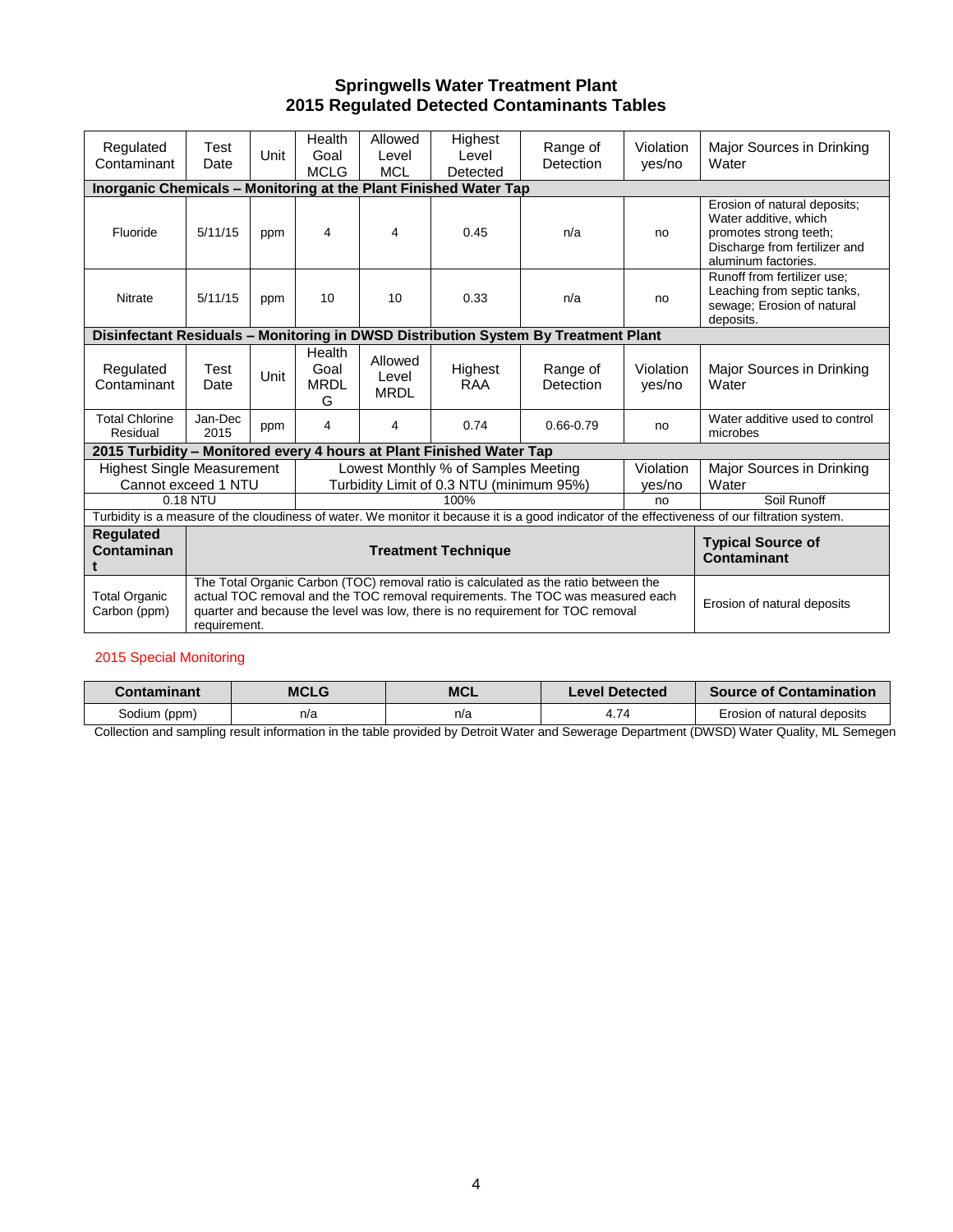#### **Lake Huron Water Treatment Plant 2015 Regulated Detected Contaminants Tables**

| Regulated<br>Contaminant                                                                                                                       | Test<br>Date                                                                                                                                                                                                                                                | Unit                                                                                                                                                                                                                                                   | Health<br>Goal<br><b>MCLG</b>  | Allowed<br>Level<br><b>MCL</b>  |                                               | Highest<br>Level<br>Detected | Range of<br><b>Detection</b>       | Violation<br>yes/no         |                                                | Major Sources in<br>Drinking Water                                                                                                      |  |
|------------------------------------------------------------------------------------------------------------------------------------------------|-------------------------------------------------------------------------------------------------------------------------------------------------------------------------------------------------------------------------------------------------------------|--------------------------------------------------------------------------------------------------------------------------------------------------------------------------------------------------------------------------------------------------------|--------------------------------|---------------------------------|-----------------------------------------------|------------------------------|------------------------------------|-----------------------------|------------------------------------------------|-----------------------------------------------------------------------------------------------------------------------------------------|--|
| Inorganic Chemicals - Monitoring at the Plant Finished Water Tap                                                                               |                                                                                                                                                                                                                                                             |                                                                                                                                                                                                                                                        |                                |                                 |                                               |                              |                                    |                             |                                                |                                                                                                                                         |  |
| Fluoride                                                                                                                                       | 5/11/15                                                                                                                                                                                                                                                     | ppm                                                                                                                                                                                                                                                    | $\overline{4}$                 | $\overline{\mathbf{4}}$         |                                               | 0.43                         | n/a                                | no                          |                                                | Erosion of natural deposits;<br>Water additive, which<br>promotes strong teeth;<br>Discharge from fertilizer<br>and aluminum factories. |  |
| Nitrate                                                                                                                                        | 5/11/15                                                                                                                                                                                                                                                     | ppm                                                                                                                                                                                                                                                    | 10                             | 10                              |                                               | 0.30                         | n/a                                | no                          |                                                | Runoff from fertilizer use;<br>Leaching from septic<br>tanks, sewage; Erosion of<br>natural deposits.                                   |  |
| Disinfectant Residuals Monitoring in GLWA Distribution System by Treatment Plant                                                               |                                                                                                                                                                                                                                                             |                                                                                                                                                                                                                                                        |                                |                                 |                                               |                              |                                    |                             |                                                |                                                                                                                                         |  |
| Regulated<br>Contaminant                                                                                                                       | Test<br>Date                                                                                                                                                                                                                                                | Unit                                                                                                                                                                                                                                                   | Health<br>Goal<br><b>MRDLG</b> | Allowed<br>Level<br><b>MRDL</b> |                                               | Highest<br><b>RAA</b>        | Quarterly<br>Range of<br>Detection | Violation<br>yes/no         |                                                | Major Sources in<br><b>Drinking Water</b>                                                                                               |  |
| <b>Total Chlorine</b><br>Residual                                                                                                              | Jan-Dec<br>2015                                                                                                                                                                                                                                             | ppm                                                                                                                                                                                                                                                    | 4                              | 4                               |                                               | 0.82                         | $0.71 - 0.91$                      | no                          |                                                | Water additive used to<br>control microbes                                                                                              |  |
| Regulated<br>Contaminant                                                                                                                       |                                                                                                                                                                                                                                                             | <b>Treatment Technique</b>                                                                                                                                                                                                                             |                                |                                 |                                               |                              |                                    |                             |                                                | <b>Typical Source of</b><br>Contaminant                                                                                                 |  |
| <b>Total Organic</b><br>Carbon (ppm)                                                                                                           |                                                                                                                                                                                                                                                             | The Total Organic Carbon (TOC) removal ratio is calculated as the ratio between the actual<br>TOC removal and the TOC removal requirements. The TOC was measured each month and<br>because the level was low, there is no requirement for TOC removal. | Erosion of natural deposits    |                                 |                                               |                              |                                    |                             |                                                |                                                                                                                                         |  |
| 2015 Turbidity – Monitored every 4 hours at Plant Finished Water Tap                                                                           |                                                                                                                                                                                                                                                             |                                                                                                                                                                                                                                                        |                                |                                 |                                               |                              |                                    |                             |                                                |                                                                                                                                         |  |
| <b>Highest Single Measurement</b>                                                                                                              |                                                                                                                                                                                                                                                             |                                                                                                                                                                                                                                                        |                                |                                 | Lowest Monthly % of Samples Meeting Turbidity | Violation                    |                                    | Major Sources in            |                                                |                                                                                                                                         |  |
| Cannot exceed 1 NTU                                                                                                                            |                                                                                                                                                                                                                                                             |                                                                                                                                                                                                                                                        | Limit of 0.3 NTU (minimum 95%) |                                 |                                               |                              |                                    |                             | yes/no                                         | Drinking Water                                                                                                                          |  |
|                                                                                                                                                | 0.2 NTU                                                                                                                                                                                                                                                     |                                                                                                                                                                                                                                                        | 100%<br>no                     |                                 |                                               |                              |                                    |                             |                                                | Soil Runoff                                                                                                                             |  |
| Turbidity is a measure of the cloudiness of water. We monitor it because it is a good indicator of the effectiveness of our filtration system. |                                                                                                                                                                                                                                                             |                                                                                                                                                                                                                                                        |                                |                                 |                                               |                              |                                    |                             |                                                |                                                                                                                                         |  |
| <b>Regulated</b><br><b>Contaminant</b>                                                                                                         | <b>Treatment Technique</b>                                                                                                                                                                                                                                  |                                                                                                                                                                                                                                                        |                                |                                 |                                               |                              |                                    |                             | <b>Typical Source of</b><br><b>Contaminant</b> |                                                                                                                                         |  |
| <b>Total Organic</b><br>Carbon<br>(ppm)                                                                                                        | The Total Organic Carbon (TOC) removal ratio is calculated as the ratio between the<br>actual TOC removal and the TOC removal requirements. The TOC was measured<br>each quarter and because the level was low, there is no requirement for TOC<br>removal. |                                                                                                                                                                                                                                                        |                                |                                 |                                               |                              |                                    | Erosion of natural deposits |                                                |                                                                                                                                         |  |
| Regulated<br>Contaminant                                                                                                                       |                                                                                                                                                                                                                                                             | Test<br>Date                                                                                                                                                                                                                                           | Unit                           | Health<br>Goal<br><b>MCLG</b>   | Allowed<br>Level<br><b>MCL</b>                |                              | <b>Level Detected</b>              | Violation<br>Yes/no         |                                                | Major Sources in Drinking<br>Water                                                                                                      |  |
| <b>Combined Radium</b><br>Radium 226 and 228                                                                                                   |                                                                                                                                                                                                                                                             | 5/13/14                                                                                                                                                                                                                                                | pCi/L                          | 0                               | 5                                             |                              | $0.86 + or - 0.55$                 | no                          |                                                | Erosion of natural deposits                                                                                                             |  |

#### 2015 Special Monitoring

| Contaminant  | <b>MCLG</b> | <b>MCL</b> | <b>Level Detected</b> | <b>Source of Contamination</b> |
|--------------|-------------|------------|-----------------------|--------------------------------|
| Sodium (ppm) | n/a         | n/a        | 4.00                  | Erosion of natural deposits    |

Collection, sampling result information and table provided by GLWA Water Quality Division, ML Semegen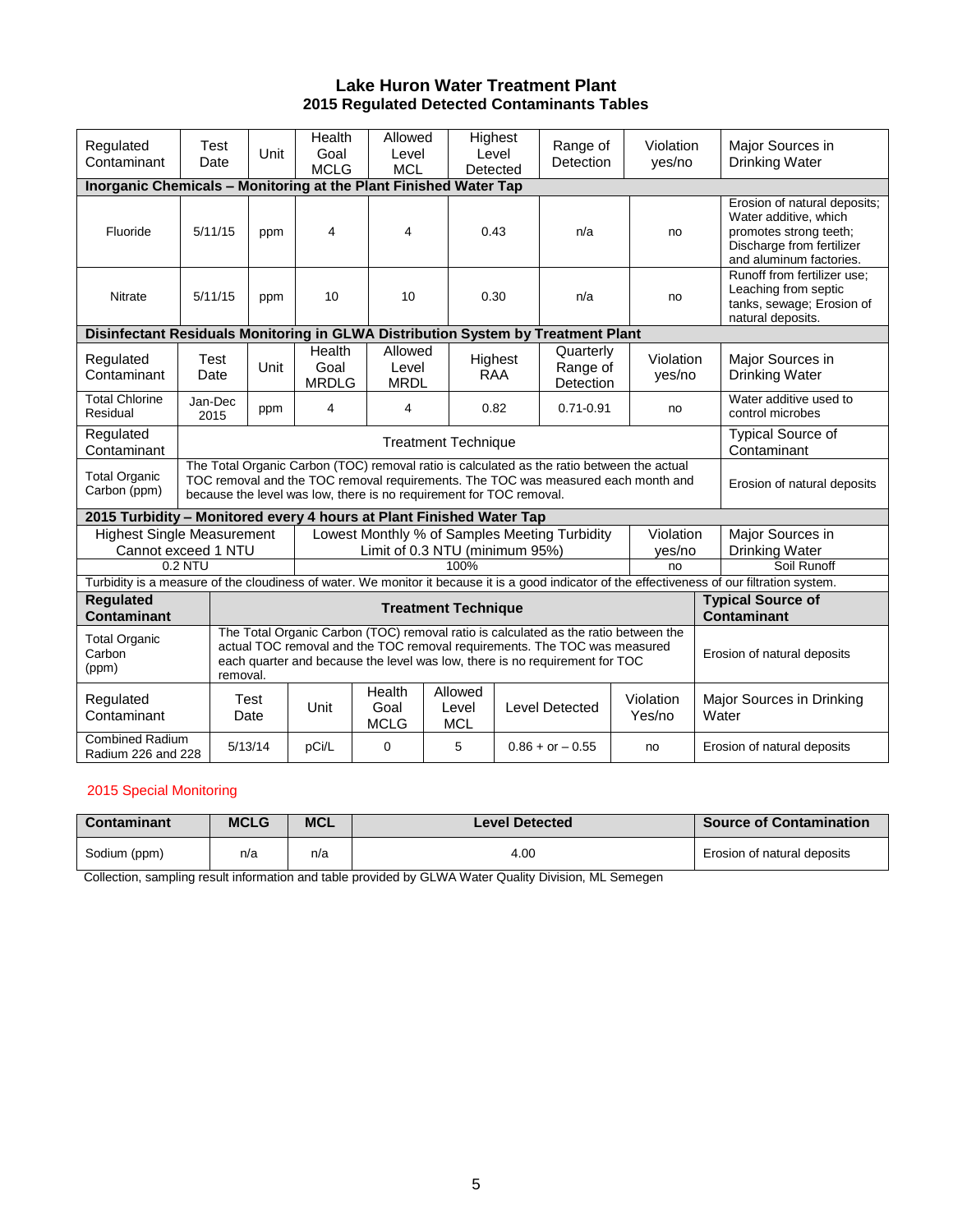# **Northeast Water Treatment Plant 2015 Regulated Detected Contaminants Tables**

| Regulated<br>Contaminant                                                     | Test<br>Date                                                                 | Unit                                                                                                                                                                                                                                                                                  | Health<br>Goal<br><b>MCLG</b>                                                   | Allowe<br>d Level<br><b>MCL</b>  | Highest<br>Level<br>Detected       | Range of<br>Detection | Violation<br>yes/no | Major Sources in Drinking<br>Water                                                                                                             |  |  |  |
|------------------------------------------------------------------------------|------------------------------------------------------------------------------|---------------------------------------------------------------------------------------------------------------------------------------------------------------------------------------------------------------------------------------------------------------------------------------|---------------------------------------------------------------------------------|----------------------------------|------------------------------------|-----------------------|---------------------|------------------------------------------------------------------------------------------------------------------------------------------------|--|--|--|
|                                                                              | Inorganic Chemicals - Monitoring at the Plant Finished Water Tap             |                                                                                                                                                                                                                                                                                       |                                                                                 |                                  |                                    |                       |                     |                                                                                                                                                |  |  |  |
| Fluoride                                                                     | 5/11/15                                                                      | ppm                                                                                                                                                                                                                                                                                   | 4                                                                               | 4                                | 0.46                               | n/a                   | no                  | Erosion of natural deposits;<br>Water additive, which<br>promotes strong teeth;<br>Discharge from fertilizer and<br>aluminum factories.        |  |  |  |
| Nitrate                                                                      | 5/11/15                                                                      | ppm                                                                                                                                                                                                                                                                                   | 10                                                                              | 10                               | 0.28                               | n/a                   | no                  | Runoff from fertilizer use:<br>Leaching from septic tanks,<br>sewage; Erosion of natural<br>deposits.                                          |  |  |  |
| Disinfectant Residual - Monitoring in Distribution System by Treatment Plant |                                                                              |                                                                                                                                                                                                                                                                                       |                                                                                 |                                  |                                    |                       |                     |                                                                                                                                                |  |  |  |
| Regulated<br>Contaminant                                                     | Test<br>Date                                                                 | Unit                                                                                                                                                                                                                                                                                  | Health<br>Goal<br><b>MRDLG</b>                                                  | Allowe<br>d Level<br><b>MRDL</b> | Highest<br><b>RAA</b>              | Range of<br>Detection | Violation<br>Yes/no | Major Sources in Drinking<br>Water                                                                                                             |  |  |  |
| <b>Total Chlorine</b><br>residual                                            | Jan-Dec<br>2015                                                              | ppm                                                                                                                                                                                                                                                                                   | 4                                                                               | 4                                | 0.75                               | $0.65 - 0.82$         | no                  | Water additive used to control<br>microbes                                                                                                     |  |  |  |
| 2015 Turbidity – Monitored every 4 hours at Plant Finished Water Tap         |                                                                              |                                                                                                                                                                                                                                                                                       |                                                                                 |                                  |                                    |                       |                     |                                                                                                                                                |  |  |  |
| <b>Highest Single Measurement</b><br>Cannot exceed 1 NTU                     |                                                                              |                                                                                                                                                                                                                                                                                       | Lowest Monthly % of Samples Meeting<br>Turbidity Limit of 0.3 NTU (minimum 95%) | Violation<br>yes/no              | Major Sources in Drinking<br>Water |                       |                     |                                                                                                                                                |  |  |  |
| 0.17 NTU                                                                     |                                                                              |                                                                                                                                                                                                                                                                                       |                                                                                 |                                  | 100%                               |                       | no                  | Soil Runoff                                                                                                                                    |  |  |  |
|                                                                              |                                                                              |                                                                                                                                                                                                                                                                                       |                                                                                 |                                  |                                    |                       |                     | Turbidity is a measure of the cloudiness of water. We monitor it because it is a good indicator of the effectiveness of our filtration system. |  |  |  |
| <b>Regulated</b><br><b>Contaminant</b>                                       | <b>Treatment Technique</b><br><b>Typical Source of</b><br><b>Contaminant</b> |                                                                                                                                                                                                                                                                                       |                                                                                 |                                  |                                    |                       |                     |                                                                                                                                                |  |  |  |
| <b>Total Organic</b><br>Carbon (ppm)                                         |                                                                              | The Total Organic Carbon (TOC) removal ratio is calculated as the ratio between the<br>actual TOC removal and the TOC removal requirements. The TOC was measured<br>Erosion of natural deposits<br>each month and because the level was low, there is no requirement for TOC removal. |                                                                                 |                                  |                                    |                       |                     |                                                                                                                                                |  |  |  |

#### 2015 Special Monitoring

| Contaminant  | <b>MCLG</b> | <b>MCL</b> | <b>Level Detected</b> | Source of<br>Contamination  |
|--------------|-------------|------------|-----------------------|-----------------------------|
| Sodium (ppm) | n/a         | n/a        | 4.96                  | Erosion of natural deposits |

Collection and sampling result information in the table provided by GLWA Water Quality Division, ML Semegen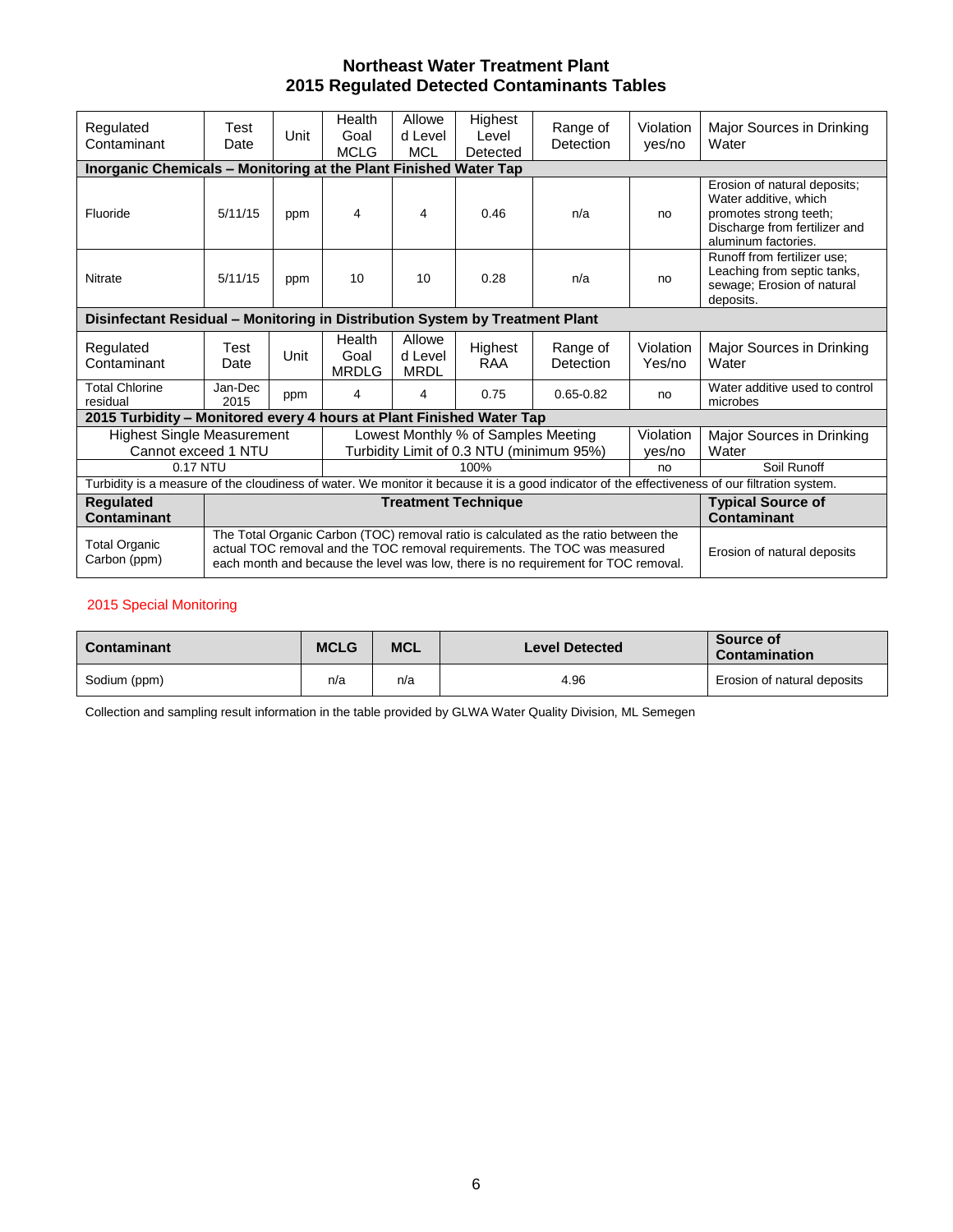# City of Royal Oak Water Quality Results

| Disinfection By-Products - Monitoring in Distribution System Stage 2 Disinfection By-Products |                     |             |                                      |                                                                                      |                               |                                                    |                            |                                                  |  |
|-----------------------------------------------------------------------------------------------|---------------------|-------------|--------------------------------------|--------------------------------------------------------------------------------------|-------------------------------|----------------------------------------------------|----------------------------|--------------------------------------------------|--|
| <b>Regulated</b><br><b>Contaminant</b>                                                        | Test<br><b>Date</b> | <b>Unit</b> | <b>Health</b><br>Goal<br><b>MCLG</b> | <b>Allowed</b><br>Level<br><b>MCL</b>                                                | <b>Highest</b><br><b>LRAA</b> | Range of<br><b>Detection</b>                       | <b>Violation</b><br>yes/no | <b>Major Sources in Drinking</b><br><b>Water</b> |  |
| <b>Total Trihalomethanes</b><br>(TTHM)                                                        | 2014                | ppb         | n/a                                  | 80                                                                                   | 32                            | $13.5 - 39.8$                                      | no                         | By-product of drinking water<br>chlorination     |  |
| <b>Haloacetic Acids</b><br>(HAA5)                                                             | 2014                | ppb         | n/a                                  | 60                                                                                   | 11                            | $7 - 12$                                           | no                         | By-product of drinking water<br>disinfection     |  |
| 2014 Microbiological Contaminants - Monthly Monitoring in Distribution System                 |                     |             |                                      |                                                                                      |                               |                                                    |                            |                                                  |  |
| <b>Requlated</b><br><b>Contaminant</b>                                                        | <b>MCLG</b>         |             |                                      | <b>MCL</b>                                                                           |                               | <b>Highest</b><br><b>Number</b><br><b>Detected</b> | <b>Violation</b><br>yes/no | <b>Major Sources in Drinking</b><br><b>Water</b> |  |
| <b>Total Coliform Bacteria</b>                                                                | $\bf{0}$            |             | monthly samples                      | Presence of Coliform bacteria > 5% of                                                |                               | $\bf{0}$                                           | no                         | Naturally present in the<br>environment.         |  |
| E.coli Bacteria                                                                               | 0                   |             | fecal or E. coli positive.           | A routine sample and a repeat sample are<br>total coliform positive, and one is also |                               | $\Omega$                                           | no                         | Human waste and animal fecal<br>waste.           |  |

| 2014 Lead and Copper Monitoring at Customers' Tap<br><b>Requlated</b><br><b>Contaminant</b>                                                                                                                             | <b>Test</b><br><b>Date</b> | <b>Unit</b> | <b>Health</b><br>Goal<br><b>MCLG</b> | <b>Action</b><br>Level<br><b>AL</b> | 90 <sup>th</sup><br><b>Percentile</b><br>Value* | <b>Number of</b><br><b>Samples</b><br>Over<br>AL | <b>Violation</b><br>yes/no | <b>Major Sources in Drinking</b><br><b>Water</b>                                                                |  |
|-------------------------------------------------------------------------------------------------------------------------------------------------------------------------------------------------------------------------|----------------------------|-------------|--------------------------------------|-------------------------------------|-------------------------------------------------|--------------------------------------------------|----------------------------|-----------------------------------------------------------------------------------------------------------------|--|
| Lead                                                                                                                                                                                                                    | 2014                       | ppb         | $\mathbf 0$                          | 15                                  | 3.5                                             | 0                                                | no                         | Corrosion of household<br>plumbing system; Erosion<br>of natural deposits.                                      |  |
| Copper                                                                                                                                                                                                                  | 2014                       | ppb         | 1300                                 | 1300                                | 44                                              | 0                                                | no                         | Corrosion of household plumbing<br>system; Erosion of natural<br>deposits; Leaching from<br>wood preservatives. |  |
| *The 90th percentile value means 90 percent of the homes tested have lead and copper levels below the given 90th percentile value. If the 90th<br>percentile value is above the AL additional requirements must be met. |                            |             |                                      |                                     |                                                 |                                                  |                            |                                                                                                                 |  |